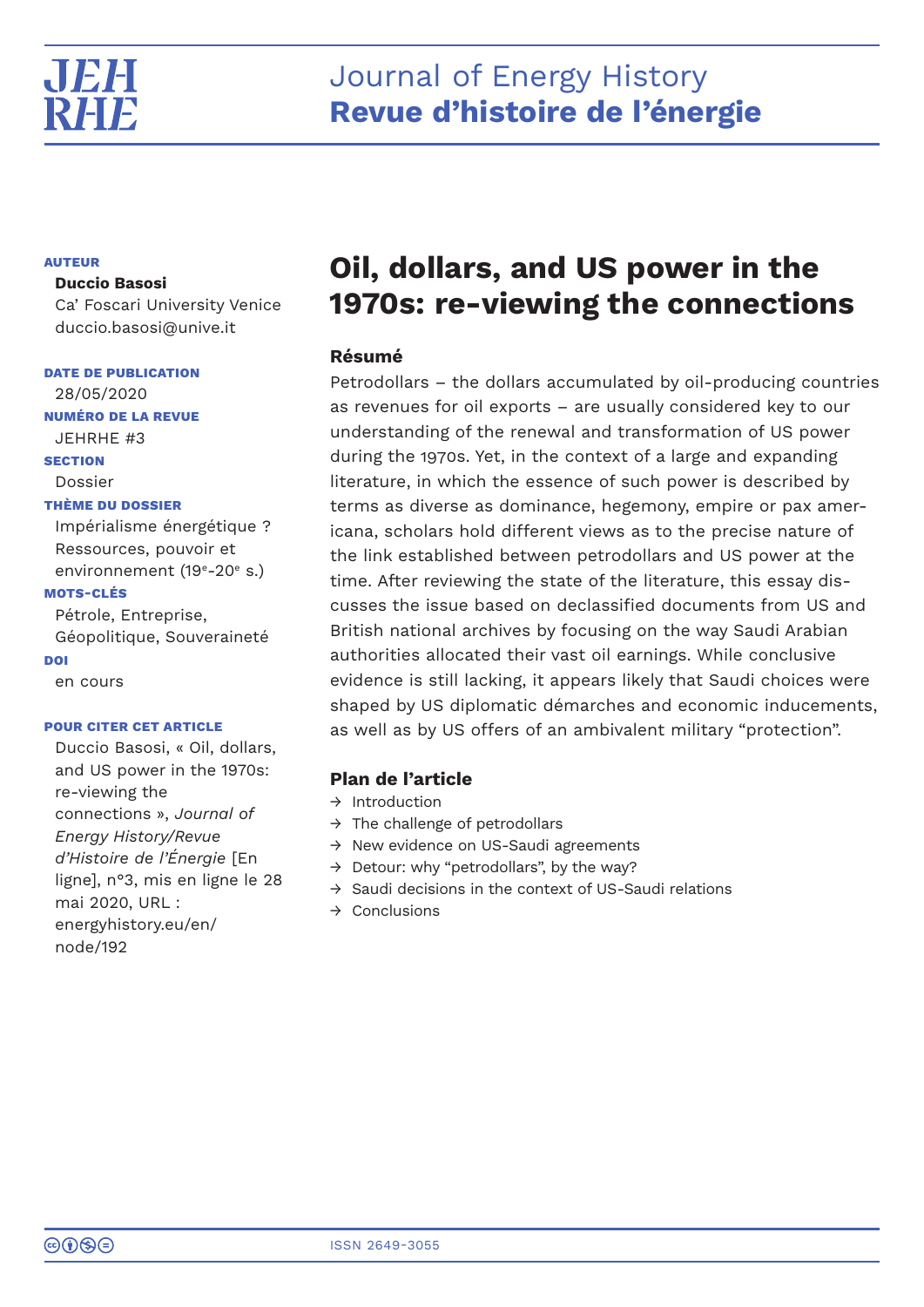# **INTRODUCTION**

There is basic agreement among scholars on three main points concerning the link between petrodollars – the dollars accumulated by oil-producing countries as revenues for oil exports – and the renewal and transformation of US power in the 1970s. The first concerns the fact that, with oil priced and sold mostly in dollars, and oil prices abruptly quadrupling in the last two months of 1973, during the 1970s the United States kept benefiting from the central position of the dollar in international monetary affairs, despite the end of its convertibility into gold in 1971.**1** The notion that an oil-dollar standard replaced the gold-dollar one is debatable, but the link with oil – then the major commodity in world trade – did ensure that the dollar keep a major role in world monetary reserves and trade transactions.**2** With that came what political scientist David Spiro has aptly described as a "double loan" enjoyed by the United States: the US could print dollars both to import oil from OPEC and to import goods and services "from all other economies that had to pay dollars for oil but could not print currency".**3** Thus, in historian Charles Maier's parallel between the US and British "empires", it was "especially because OPEC countries continued to price oil in dollars" that the United States could continue to "enjoy the monetary privileges of its imperial predecessor".**4** While putting greater emphasis on the new 1

challenges that the abuse of such position would soon put before the US government, historical sociologist Giovanni Arrighi concluded that

[f]rom 1973 to 1978, the abandonment of the gold–dollar exchange standard appeared to have resulted in the establishment of a de facto pure dollar standard that enabled the United States to tap the resources of the rest of the world virtually without restriction, simply by issuing its own currency.**<sup>5</sup>**

The second point of agreement is that a significant portion of the petrodollars accruing to oil-exporting states – around 170\$ billion in 1973- 77, according to the IMF**6** – were not "absorbed" through increased imports, but deposited in dollar-denominated accounts, particularly – though not exclusively – with US banks operating both in the US and in the London Eurodollar market. Of course, in many ways selling oil in dollars and depositing petrodollar revenues in dollar-denominated accounts reinforced each other. Thus, in his history of the dollar's "exorbitant privilege", economic historian Barry Eichengreen observed that

there was no shift away from the dollar [after the end of Bretton Woods]. Volatility there was in the share of dollars in foreign exchange reserves in the 1970s, but no secular decline. The dollar's share of total identified international reserves remained close to 80 percent in 1977, as the United States pumped out dollars and the members of the Organization of Petroleum Exporting Countries (OPEC), having jacked up oil prices, parked their earnings in New York.**<sup>7</sup>**

**<sup>1</sup>** Classic works emphasizing the intertwined nature of the "monetary crisis" and the "oil crisis" of the 1970s are Susan Strange, *Casino Capitalism* (London: Blackwell, 1986), chapters 1-2; Howard Wachtel, *The Money Mandarins. The Making of a Supranational Economic order* (New York: Sharpe, 1990), chapter 5; Harold James, *International Monetary Cooperation Since Bretton Woods* (Washington, DC: IMF, 1996), chapter 11. The most updated and sophisticated treatment of the "oil shock" of 1973 is in Giuliano Garavini, *The Rise and Fall of OPEC in the Twentieth Century*  (Oxford: Oxford University Press, 2019), chapters 4-6.

**<sup>2</sup>** On the "oil-dollar" standard see Prabhat Patnaik, *The value of money* (New York: Columbia University Press, 2009) and Prabhat Patnaik, "Response to the Discussion on 'The Value of Money'", *Social Scientist*, Vol. 37, n° 3-4, 2009, 46-51.

**<sup>3</sup>** David Spiro, *The Hidden Hand of American Hegemony. Petrodollar Recycling and International Markets* (Ithaca: Cornell University Press, 1999), 121.

**<sup>4</sup>** Charles Maier, *Among Empires. American Ascendancy and Its Predecessors* (Cambridge USA: Harvard University Press, 2009), 266.

**<sup>5</sup>** Giovanni Arrighi, "The world economy and the Cold War, 1970–1990", in Melvyn Leffler and Odd Arne Westad (eds.), *The Cambridge History of the Cold War, vol. 3: Endings* (Cambridge UK: Cambridge University Press, 2011), 23-44: 31. A recent assessment of the long-term advantages accruing to US power from oil being priced in dollars is in Carla Norrlof, *America's Global Advantage. US Hegemony and International Cooperation* (Cambridge UK: Cambridge University Press, 2010), 208-218.

**<sup>6</sup>** Data on oil exporters' surpluses in IMF, *Annual Report 1983* (Washington DC: IMF, 1983), 18.

**<sup>7</sup>** Barry Eichengreen, *Exorbitant Privilege: The Rise and Fall of the Dollar* (Oxford: Oxford University Press, 2011), 63.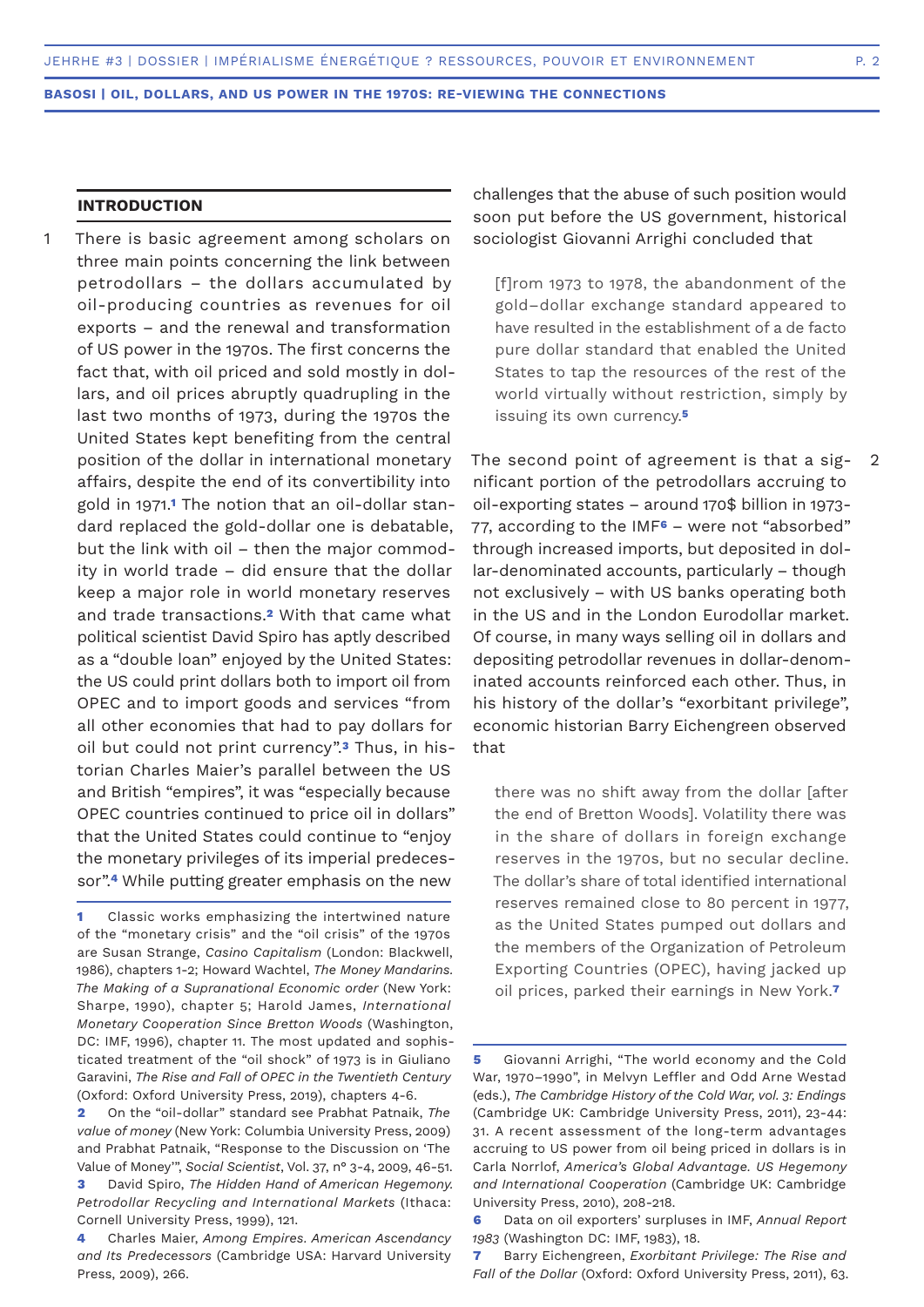- The third point of agreement concerns the transformation induced by petrodollar flows in US power itself. On the one hand, the aforementioned "double loan" facilitated the transition toward a new configuration of the international economy in which the United States, long the world's industrial powerhouse, now exerted its influence (also) by accumulating external debts. On the other, petrodollar flows contributed to feed the transnational business of Western commercial banks, with US-based banks in a leading position. In Maier's formulation, this was the beginning of the "striking" transformation of the United States from an "empire of production" to an "empire of consumption".**8** In historian Peter Gowan's more radical view, it was the beginning of a "Dollar-Wall Street Regime" and of "Washington's Faustian bid for world dominance".**<sup>9</sup>** 3
- There is more controversy, however, on what determined such outcomes. According to a well-established version of the story, "free markets" stepped in autonomously as the multilaterally-managed Bretton Woods system showed repeated symptoms of stress and crisis in the early 1970s, particularly after the second devaluation of the dollar and suspension of fixed exchange rates in March 1973. In this view the financialization of the world economy would be somewhat self-explanatory, the fact that the US dollar was the established currency for international transactions would explain its use in oil transactions, and the superiority of US banks in managing dollar-denominated assets would explain why US banks took the lion's share of petrodollar deposits. Thus, the renewal and transformation of US power described above would have been only an indirect result of the work of "unfettered private markets" in the "recycling of petrodollars" from oil exporters with limited import capacity – particularly the Arab states of the Gulf – to oil importers with great financing needs – particularly in the developing 4

world. In the words of the former chairman of the Federal Reserve, Paul Volcker,

the mechanism was simplicity itself. The major oil exporters found it convenient to place large parts of their dollar accumulations in the big, well-known international banks, particularly in the form of short-dated Eurodollars. […] The banks, now awash with liquidity, found willing borrowers for these huge sums in Latin America and elsewhere.**<sup>10</sup>**

Dear to "neoliberal" thinkers and policymakers since the 1970s, such interpretation has more to do with conventional wisdom than with factual analysis. As noted by various critics, it suffers from at least two main flaws. First, private banks in London and in the US were indeed the destination of a relatively large portion of OPEC's investments, but by no means the only one: according to statistical data from the Bank of England, private banks collected roughly 40% of OPEC's financial surplus (35.5% with Eurodollar banks including US banks in the Eurodollar market, and 4.5% with US banks in the US), while the rest ended in direct bilateral and multilateral aid and loans to developing countries (around 18%), US government securities (11%), portfolio investments in the US (7%), IMF and World Bank facilities (6%), and direct and equity investments in other industrialized countries (15%).**<sup>11</sup>** Secondly, a large portion of the loans issued by private banks actually went to the oil producers themselves, both OPEC members or non-members such as Mexico.**12** To the extent that they did "recycle" petrodollars to oil-importing countries, private banks made loans only to a very small group of rapidly industrializing countries (led

**<sup>8</sup>** Charles Maier, *Among Empires*, *op. cit*., 255 (cf. note 4). **9** Peter Gowan, *The Global Gamble. Washington's Faustian Bid for World Dominance* (London: Verso, 1999), 19-22

**<sup>10</sup>** Paul Volcker and Toyoo Gyohten, *Changing Fortunes. The World's Money and the Threat to American Leadership*  (New York: Times Books, 1992). Also: Jeffry Frieden, *Global Capitalism. Its Rise and Fall in the Twentieth Century* (New York: W.W. Norton, 2006), 370-371; Robert Aliber, *The International Monetary Game* (New York: Basic Books, 1987), 137-142.

**<sup>11</sup>** Bank of England data, reproduced in David Spiro, *The Hidden Hand*, *op. cit*., 58 (cf. note 3).

**<sup>12</sup>** See data in Robert Wood, *From Marshall Plan to Debt Crisis. Foreign Aid and Development Choices in the World Economy* (Berkeley: University of California Press, 1986), 258.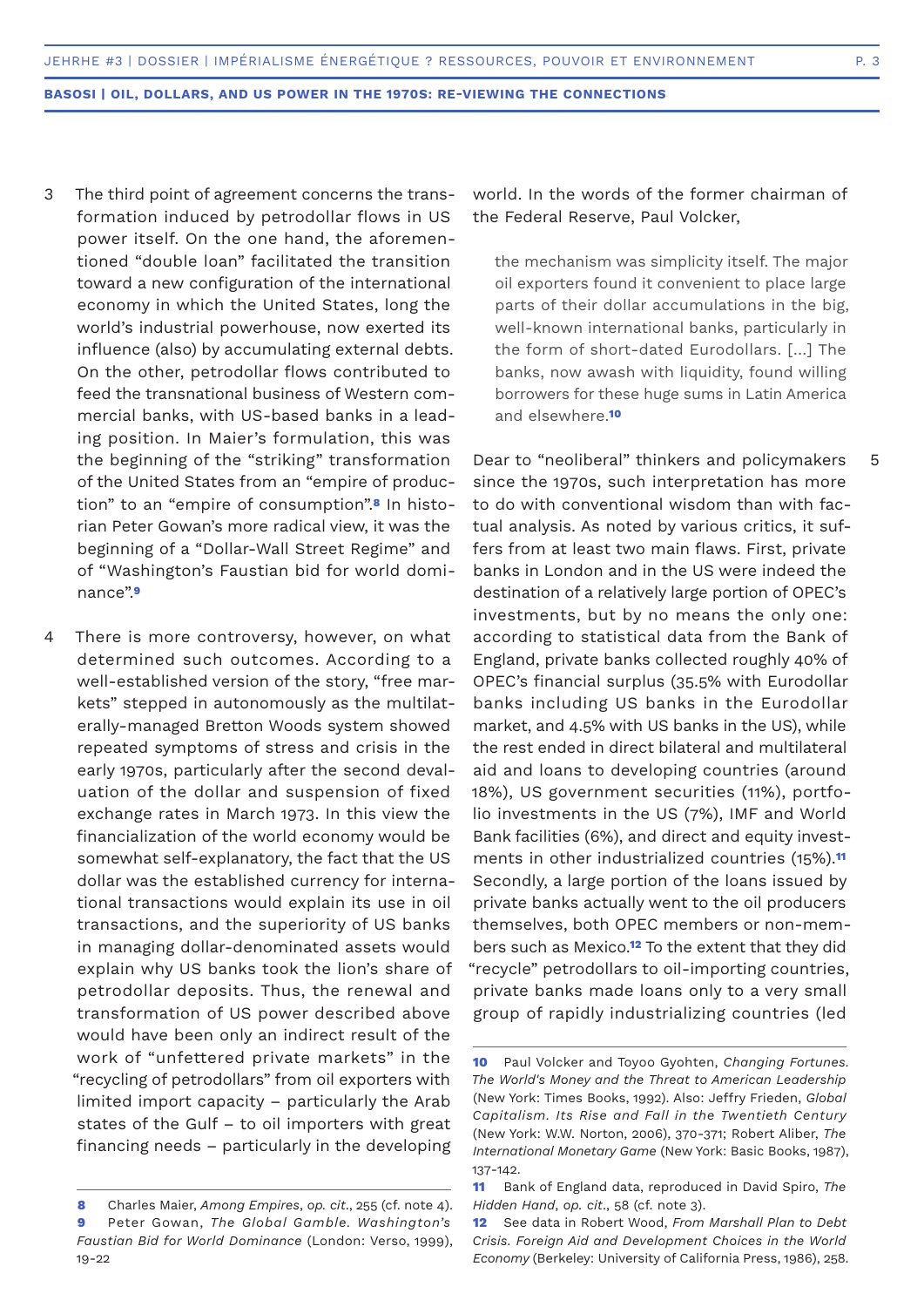by Brazil, Argentina and South Korea), while the financing of oil-related deficits for most other developing countries came from official bilateral and multilateral channels.**<sup>13</sup>**

If private banking was not the sole recipient of petrodollar flows, and if petrodollar flows had governments and international institutions involved at all ends (depositors, intermediaries, and final recipients), the allocation of petrodollars by just "free market" logic appears rather shaky (at least if a "free market" is considered to be incompatible with state activism).**14** In particular, the reason why the oil-producing countries invested predominantly in dollar-denominated assets, including around one-tenth of their total earning in US Treasury securities, becomes open to alternative interpretations. According to one, the explanation lies in a well-orchestrated plan by US President Richard Nixon, who allegedly manipulated OPEC into raising oil prices from the beginning, with the ultimate goal of empowering the US Treasury and Wall Street over the ruins of the embedded liberalism of Bretton Woods.**15** In reality, there is little hard evidence to prove the existence of such a grand plan. It is indeed possible to claim that in the early 1970s various US officials expressed, both privately and publicly, a relatively relaxed attitude toward somewhat higher oil prices: according to some 6

**14** Of course, the "free market" logic could be questioned even if private banks had really been the only intermediaries of petrodollar flows. In Spiro's terms: "First: the public/ private nature of an institution does not necessarily tell us whether the outcome was owing to market forces or to political authority. […] Second, [the market] view boils down to the idea that whatever economic actors do is market forces. Falsification is hardly possible": David Spiro, *The Hidden Hand*, *op. cit*., 7 (cf. note 3).

**15** Peter Gowan, *The Global Gamble*, *op. cit*., 20 (cf. note 9). Various authors have drawn on Gowan to make the same point. See David Harvey, The New Imperialism (Oxford: Oxford University Press, 2003), 62; Christopher Doran, *Making the World safe for Capitalism. How Iraq Threatened the US Economic Empire and had to be Destroyed* (London: Pluto Press, 2012), 37 and 76-78.

Treasury officials these could facilitate domestic oil development in high-cost Alaskan fields;**<sup>16</sup>** according to Secretary of State Henry Kissinger, higher oil revenues to Iran would support the Shah's military build-up on the southern flank of the Soviet Union;**17** and for some officials with good Wall Street connections, under appropriate policies, higher oil prices might also lead to growing returns of dollars to the US banking community.**18** But from here to the claim that the US government orchestrated the actual "oil shock" – not vaguely "higher prices", but a fourfold price increase in only two months –, the step seems frankly quite a big one.**<sup>19</sup>**

Alternatively, according to the two authors of a recently published official history of the Saudi Arabian Monetary Agency (SAMA, that is the Saudi Central Bank), there was an active role of the US government in facilitating Saudi investments in the US – and US Treasury securities in particular –, but it was limited to working out the "most practical solution" for a notoriously risk-averse investor as the Saudi state.**<sup>20</sup>** Indeed, the representation of the US as a 7

**18** See for example: memorandum from Secretary of the Treasury George Shultz to Henry Kissinger, "Economic mission to Saudi Arabia", 13.08.1973, *US National Archives*  (USNA), RG 56, General Correspondence of the Secretary of the Treasury, Memos 1973, White House, box 52; memorandum from the Undersecretary of State William Casey to George Shultz, 19.09.1973, USNA, RG 56, Records of the Secretary of the Treasury George Shultz (Shultz Files), FRC 5, State Department. Casey had been the chairman of the Securities and Exchange Commission before his appointment to the State department.

**19** The "Nixon grand-plan" story ignores that the "oil shock" was seen in many OPEC quarters as an authentic Third-Worldist "oil revolution": Christopher Dietrich, *Oil Revolution. Anticolonial Elites, Sovereign Rights, and the Economic Culture of Decolonization* (Cambridge UK: Cambridge University Press, 2017). A balanced judgment on the issue is in Giuliano Garavini, *The Rise and Fall*, *op. cit*., 224-226 (cf. note 1).

**20** Ahmed Banafe and Rory McLeod, *The Saudi Arabian Monetary Agency, 1952-2016 Central Bank of Oil* (London: Palgrave MacMillan, 2017), 75.

**<sup>13</sup>** *Ibid*.. Also see Ethan Kapstein, *Governing the Global Economy. International Finance and the State* (Cambridge USA: Harvard University Press, 1994), 61-63. Bringing the reasoning to its legitimate conclusion, Spiro questioned whether petrodollars where really "recycled": David Spiro, *The Hidden Hand*, *op. cit*., 131-133 (cf. note 3).

**<sup>16</sup>** See Pierre Terzian, *OPEC: The Inside Story* (New York: Zed Books, 1985), 144 and 193. Terzian's rather mild claims are actually the basis of Gowan's more radical conclusions. **17** Andrew Scott Cooper, "Showdown at Doha: The Secret Oil Deal That Helped Sink the Shah of Iran", *Middle East Journal*, Vol. 62, n° 4, 2008, 567-591: 572.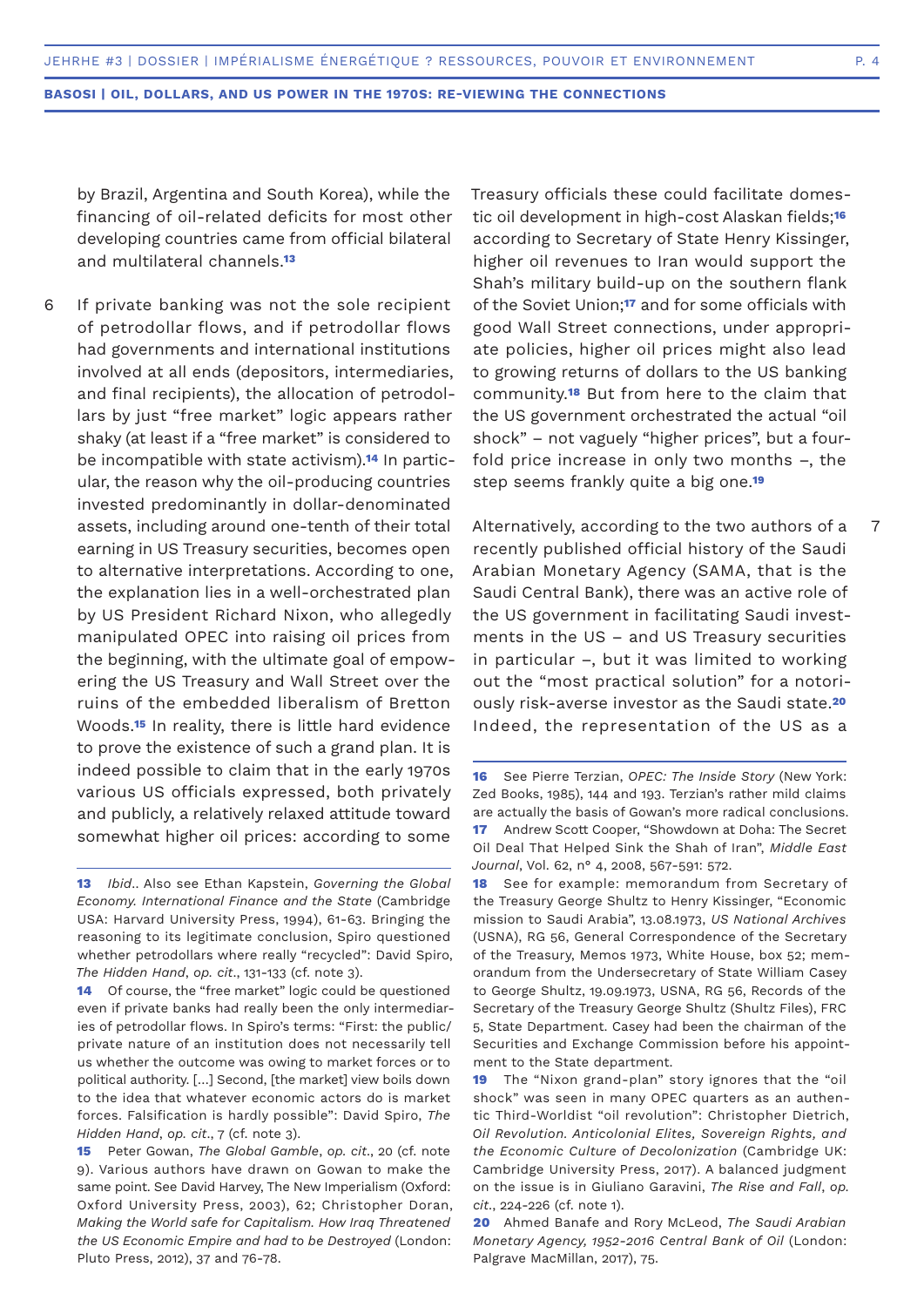rather passive beneficiary of the consequences of international processes has been recently canonized in Daniel Sargent's claim that "the United States has been [...] exceptionally lucky. Fortune – in the form of outlandish endowments – are *[sic]* what enabled the formulation of a Pax Americana".**21** In the absence of much evidence from the investors' side, this version of the story cannot be ruled out. After all, ever since Machiavelli, "fortune" (*fortuna* in Italian) is one of the foundational concepts in Western political science, even though the Florentine thinker was much more pessimistic about its effects on human affairs.

However, the choice for interpretation is not limited to that between a virtually all-controlling United States and an almost completely passive one.**22** Thus, in keeping with a Machiavellian language, the sections that follow attempt to show that, even without the need to resort to Borgia-style conspiracies, the American "prince" did deploy some "virtue" – well beyond that required by working out "practical solutions" – in order to ensure that a large share of petrodollars end up in dollar-denominated assets in general, and in US-banks and the US Treasury in particular. 8

**21** Daniel Sargent, "Pax Americana: Sketches for an Undiplomatic History", lecture presented at the 132nd Annual Meeting of the American Historical Association in Washington, DC, on January 6, 2018, now in *Diplomatic History*, Vol. 42, n° 3, 2018, 357-376: 362. The claim cited here is not specifically about petrodollars, but Sargent's treatment of petrodollars elsewhere seems to fall substantially in line with it: see Daniel Sargent, *A Superpower Transformed. The Remaking of American Foreign Relations in the 1970s* (Oxford: Oxford University Press, 2015), 184. In a previous essay, the same author had reviewed the literature on the subject but refrained from drawing definitive conclusions: Daniel Sargent, "The Cold War and the international political economy in the 1970s", *Cold War History*, Vol. 13, n° 3, 2013, 393-425: 406.

**22** Of course, the main term of reference here is the already cited David Spiro, *The Hidden Hand*, *op. cit*. (cf. note 3). The interplay between structural forces and US agency – including in regards to petrodollars in the 1970s – is also at the heart of Hal Brands's recent interpretation of the "renewal" of US power in the late 20th century: Hal Brands, *Making the Unipolar Moment. US Foreign Policy and the Rise of the Post-Cold War Order* (Ithaca: Cornell University Press, 2016), 55-65.

# **THE CHALLENGE OF PETRODOLLARS**

The hike in international oil prices in the early 1970s constituted a challenge to world political and economic equilibria, particularly after the "oil shock" of 1973.**23** As the balance of payments of oil-importing countries fell into trade deficit in 1974, governments were called to decide whether to reduce imports, promote exports or borrow their way out of the "oil crisis". Each of these solutions carried potential problems: reducing imports of oil could lead to shortages of fuel and bring economic activity to a halt; promoting exports could lead to beggar-thy-neighbor policies; borrowing required availability of lenders. In practice, the seven largest industrial economies as a whole quickly turned their trade deficit into a surplus by 1975, shifting the burden of adjustment onto the oil importers in the developing world.**24** While some oil exporters, most notably Iran, "absorbed" a large portion of their oil revenues by increasing imports apace, other countries with large oil sales and small populations – particularly Saudi Arabia, the United Arab Emirates, and Kuwait – were "low absorbers", that is they were unable to increase their imports significantly: this is where liquid petrodollars originated.**<sup>25</sup>**

Capitalist logic wants that private banks take 10deposits, on which they pay interest, only if they can make profitable loans. During and after 1973, private bankers increasingly voiced their fears for the incapacity of the banking system to absorb the increasing amount of short-term deposits

**<sup>23</sup>** A recent update to the literature is Elisabetta Bini, Giuliano Garavini and Federico Romero (eds.), *Oil Shock: The 1973 Crisis and its Economic Legacy* (London: IB Tauris, 2016).

**<sup>24</sup>** A detailed disaggregation of the current account performances of, respectively, the seven largest OECD economies, the rest of the OECD, the Newly industrializing Countries (NICs) and the rest of the oil-importing LDCs is in David Spiro, *The Hidden Hand*, *op. cit*., 68-79 (cf. note 3). **25** On Iran's increased imports: Andrew Scott Cooper, *The Oil Kings. How the US, Iran, and Saudi Arabia Changed the Balance of Power in the Middle East* (New York: Simon & Schuster, 2011), chapter 7. On Saudi Arabia, Kuwait and the United Arab Emirates as "low absorbers": Ethan Kapstein, *Governing*, *op. cit*., 62-63 (cf. note 13).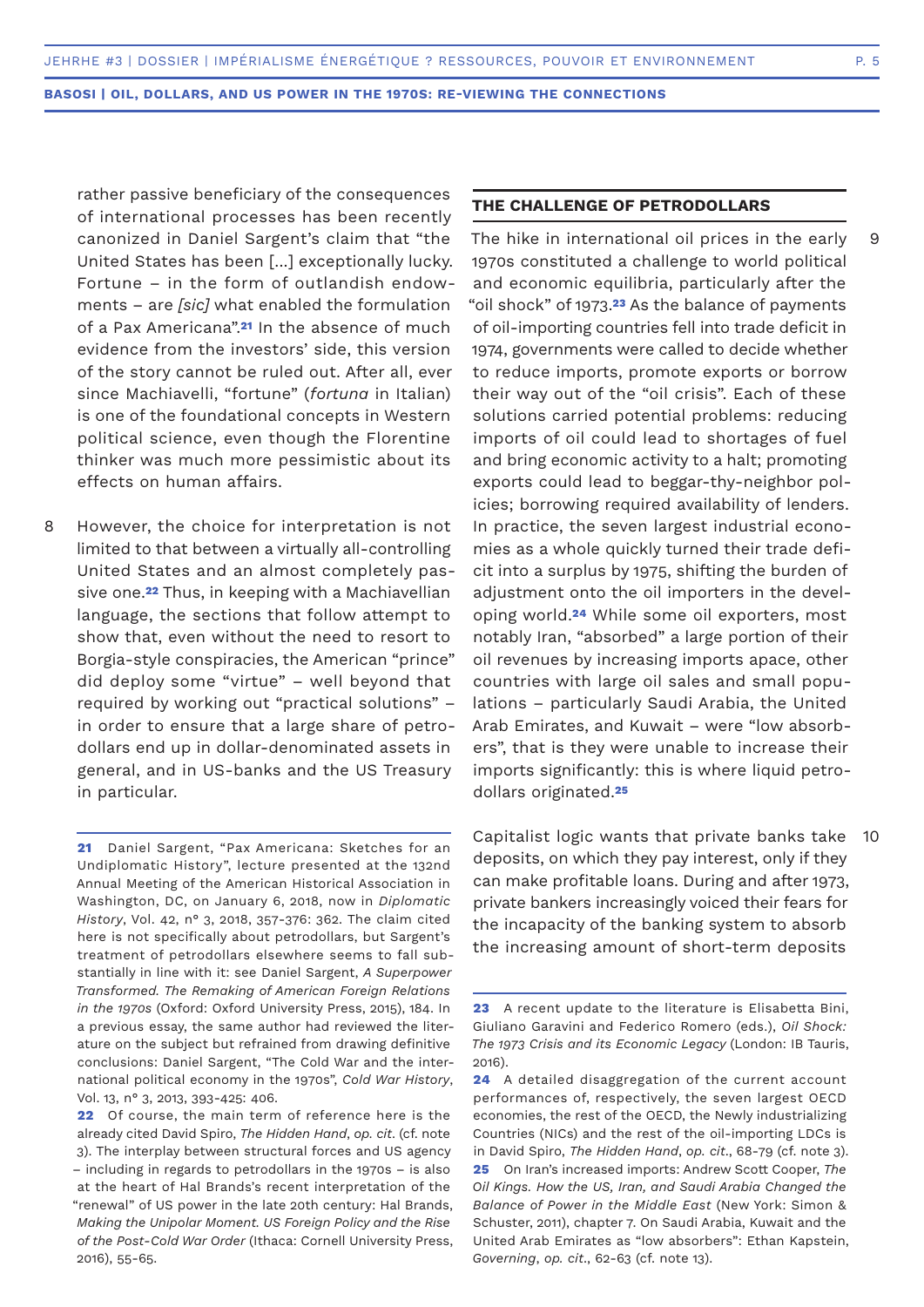by Arab petro-states.**26** Thus, in international forums, the "recycling" of petrodollars – from the oil producers in surplus to the oil consumers in deficit – came to be seen as a way to avoid several alternative dangers: that of a steep contraction of oil imports by the developing world, that of the contraction of OPEC's oil exports, and that of the oil exporters' use of their newly acquired wealth for "political purposes".**<sup>27</sup>**

- Under the Bretton Woods system, then in deep crisis but technically still the norm of international monetary affairs, the financing of abrupt deficits in balance of payments was the task of the IMF.**28** In reality, as seen above, during 1974 and 1975 the IMF's role as a lender was rather marginal: it contributed to giving implicit guarantees to private bankers, but in quantitative terms it was limited to the two "oil facilities" established at the initiative of managing director Johannes Witteveen.**29** There is substantial agreement that from 1973 to 1975 an insurmountable opposition to a larger role for the IMF came from the US government, increasingly intent in promoting "a new financial liberalism".**<sup>30</sup>** 11
- But US opposition was not limited to vetoing theoretical IMF-led recycling schemes. Taking into consideration Saudi Arabia, soon to emerge as the single largest holder of petrodollars, Ahmed Banafe and Rory McLeod explain that 12

[i]n early 1974, [SAMA governor] Anwar Ali had been in a difficult position. He had historically

placed the bulk of the oil income with commercial banks, mainly in the Eurodollar market. This was unsatisfactory now because it meant placing and then rolling over short-term deposits in huge amounts, stretching SAMA's investment team and its telex operators to the limit. It also meant that SAMA was exposed to Western banking risk. […] Meanwhile, he pursued two other routes – setting up a development bank and lending money to the International Monetary Fund (IMF). […] For Ali, the former IMF official, using the IMF was an obvious route but it foundered on two obstacles. The Fund would not pay him a commercial rate of interest for buying assets, known as Special Drawing Rights (SDRs). If Saudi Arabia could have been given an executive directorship, there might have been a compromise on the rate of interest. But the Americans were concerned about losing their veto over the Fund as their share of the quota declined, and they stalled consideration of this idea, so SAMA made no big SDR purchase.**<sup>31</sup>**

Thus, it is correct to point out that the IMF had limited resources to deal with recycling.**32** But if the long citation above is a reliable interpretation of SAMA's predicament, it seems it had few resources also because – as another famous Florentine would have put it – "it was so willed, there where the power was". 13

# **NEW EVIDENCE ON US-SAUDI AGREEMENTS**

On the basis of abundant evidence, politi-14 cal scientist Eric Helleiner has illustrated how Washington's (neo-)liberal shift was based also on the expectation that a more liberal system would allow the dollar to exploit the attractiveness of the US financial market and Eurodollar market.**33** Thus, besides containing the role of

**<sup>26</sup>** The point is well illustrated in Edoardo Altamura, *European Banks and the Rise of International Finance. The Post-Bretton Woods Era* (London: Routledge, 2016), pos. 3257-3291 (e-book edition).

**<sup>27</sup>** A chronicle of Western political and financial authorities' early approaches to recycling is in William Glenn Gray, "Learning to Recycle", in Elisabetta Bini, Giuliano Garavini, Federico Romero (eds.), *Oil Shock*, *op. cit*., 172-197.

**<sup>28</sup>** See the classic Brian Tew, *The Evolution of the International Monetary System, 1945-88* (New York: New York University Press, 1988).

**<sup>29</sup>** The qualitative importance of the IMF's loans is stressed in Ethan Kapstein, *Governing*, *op. cit*, 67 (cf. note 13).

**<sup>30</sup>** Eric Helleiner, *States and the Reemergence of Global Finance. From Bretton Woods to the 1990s* (Ithaca: Cornell University press, 1994), 109-112. New evidence is presented in William Glenn Gray, "Learning", *op. cit*., 180-182 (cf. note 27).

**<sup>31</sup>** Ahmed Banafe and Rory McLeod, *The Saudi*, *op. cit*., 51 and 52 (cf. note 20). Unfortunately, while most likely built on SAMA's records, this account does not indicate any precise source for the reported claims.

**<sup>32</sup>** See, again, Edoardo Altamura, *European Banks*, *op. cit*., pos. 3141-3151 (cf. note 26).

**<sup>33</sup>** Eric Helleiner, *States*, *op. cit*., 110-115 (cf. note 30). Edoardo Altamura's research has shown that also the Bank of England sponsored recycling through private banks: Edoardo Altamura, *European Banks*, *op. cit*., pos. 3141-3151 (cf. note 26).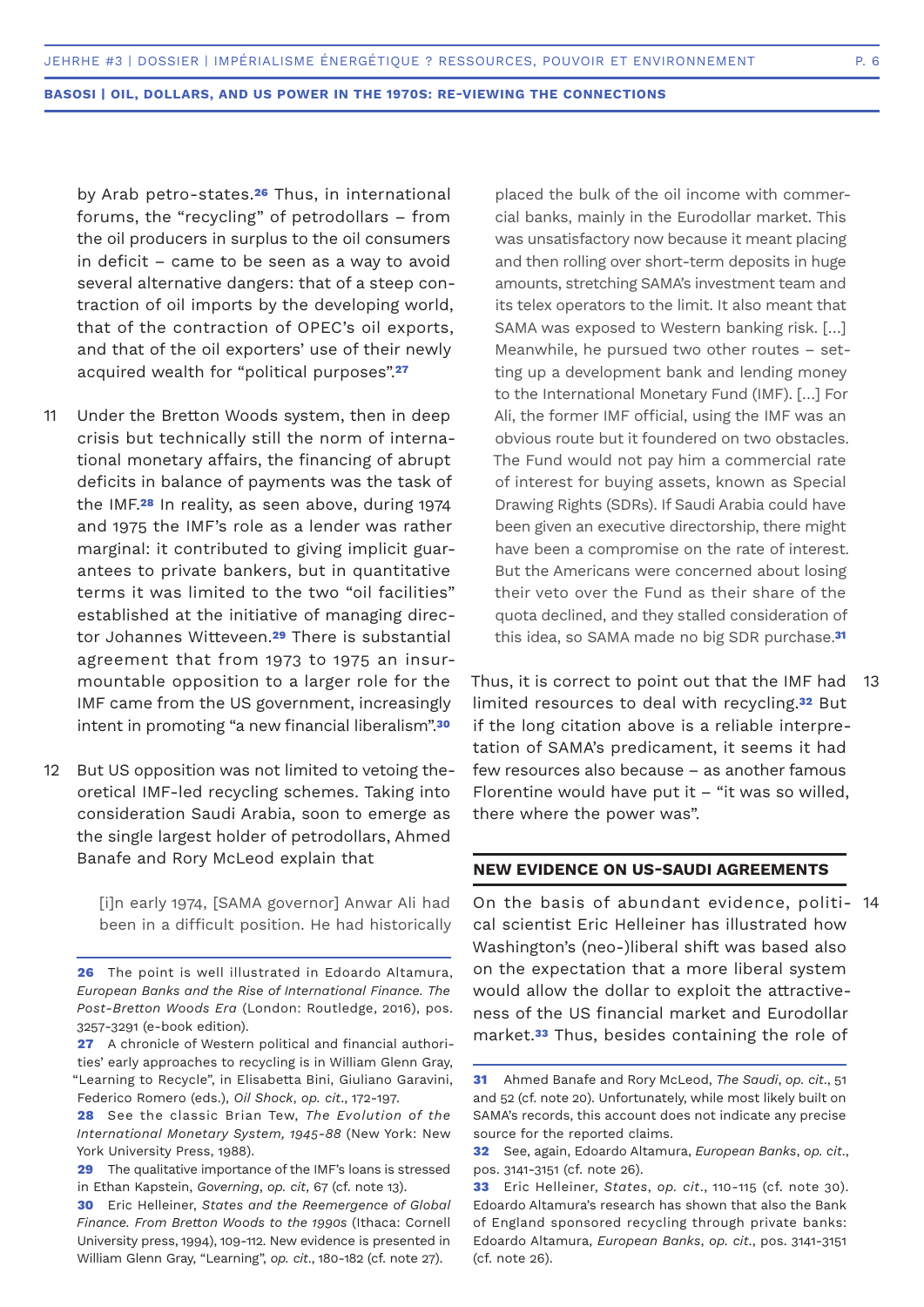the IMF, in January 1974 the US administration facilitated the emergence of private finance by unilateral action when it removed all remaining restrictions on the flow of funds to and from the US and allowed US banks – beyond those already active on the London market – to participate in the management of petrodollars.**<sup>34</sup>**

- 15 As the year progressed, despite widespread skepticism among private bankers about their own capacity to meet the great challenges posed by OPEC's funds, the notion that private markets should play a significant role in "recycling" conquered greater acceptance among international policymakers.**35** In September a communique by the central bankers of the Group of Ten openly stated that "means are available for that purpose and will be used if and when necessary", *de facto* assuring private banks that they would be rescued with public money, should their petrodollar loans go wrong.**36** Yet, the US government's activism was not only aimed at "creating markets", as Karl Polanyi would have it. As shown by Spiro, in the second half of 1974, while Gerald Ford replaced Nixon in the White House, US officials also moved at the highest levels in order to ensure that most of the oil revenues of Saudi Arabia would flow to various US destinations, including directly into the US Treasury.**<sup>37</sup>**
- 16 At the Washington energy conference of February 1974, Western industrialized countries – except France – had pledged not to compete for

- **35** Edoardo Altamura, *European Banks*, *op. cit*., pos. 3257- 3271 (cf. note 26).
- **36** *Id*., pos. 3291.
- **37** David Spiro, *The Hidden Hand*, *op. cit*., Chapter 5 (cf. note 3).

preferential agreements with oil exporters.**38** In order to avoid preferential financial agreements, discussions were also held throughout 1974 for the creation of a "financial safety net" within the OECD.**39** But neither the empowerment of private commercial banks nor the discussions about the OECD safety net served to prevent Western governments from competing in what a specialized magazine called "the battle for the petrodollar".**<sup>40</sup>**

The US government played its cards skillfully: on 8 June, at a ceremony in Washington DC, Secretary of State Henry Kissinger and Crown Prince Fahd signed before cameras a framework agreement for the creation of two joint US-Saudi commissions (an economic one, and a military one), aimed at the promotion of Saudi investments in the US in exchange for US cooperation in technology and in the modernization of Saudi Arabia's armed forces.**41** In the following months, the meetings aimed at setting up the Joint Economic Commission provided the context in which US Treasury officials negotiated with SAMA a more specific agreement, allowing Saudi authorities to purchase US Treasury bonds outside regular auctions and at preferential rates.**42** This last agreement, evidence 17

**<sup>34</sup>** It is appropriate to observe that the Nixon administration had begun to phase out the so-called "capital controls" on US transnational banking as early as 1969: Duccio Basosi, "The Transatlantic Relationship and the End of Bretton Woods, 1969-71", in Giles Scott-Smith and Valérie Auburg (eds.), *Atlantic, Euro-Atlantic, or Europe-America?* (Paris: Soleb, 2011), 468-485: 474-476. Announced in March 1973 by Secretary Shultz, the US decision to completely eliminate capital controls by 1974 had provoked the end of the monetary parities established in the December 1971 "Smithsonian Agreement": Eric Helleiner, *States*, *op. cit*., 111 (cf. note 30).

**<sup>38</sup>** For a recent assessment of the Washington conference: Henning Türk, "The Oil Crisis of 1973 as a Challenge to Multilateral Energy Cooperation among Western Industrialized Countries", *Historical Social Research*, Vol. 39, n° 4, 2014, 209–230.

**<sup>39</sup>** William Glenn Gray, "Learning", *op. cit*., 184-187 (cf. note 27). **40** "The Battle for the Petrodollar", *Institutional Investor*, n° 11, 1974. Several plans for "recycling" by Western European governments and the European Community are documented in Silvio Labbate, "Il ruolo dei petroldollari nelle relazioni Nord-Sud", in Daniele Caviglia, Antonio Varsori (eds.), *Dollari, petrolio e aiuti allo sviluppo* (Milano: Franco Angeli, 2008), 143-170.

**<sup>41</sup>** "'Milestone' pact is signed by US and Saudi Arabia", *New York Times*, 9.6.1974. The importance of Saudi investments in the US was repeatedly stressed in the correspondence between the two sides throughout 1975: USNA, RG 56, Chronological files of Gerald Parsky, 1975-1976, FRC 1.

**<sup>42</sup>** The new US Secretary of the Treasury William Simon, who had replaced Shultz earlier in the year, visited Saudi Arabia in July. On the occasion, Saudi authorities spoke openly to the press about their intention to invest in "special United States Government securities": "Simon Has Meeting with Saudi King on Investing in US", *New York Times*, 21.7.1974. In general, on this: David Spiro, *The Hidden Hand*, *op. cit*., 88-91 (cf. note 3).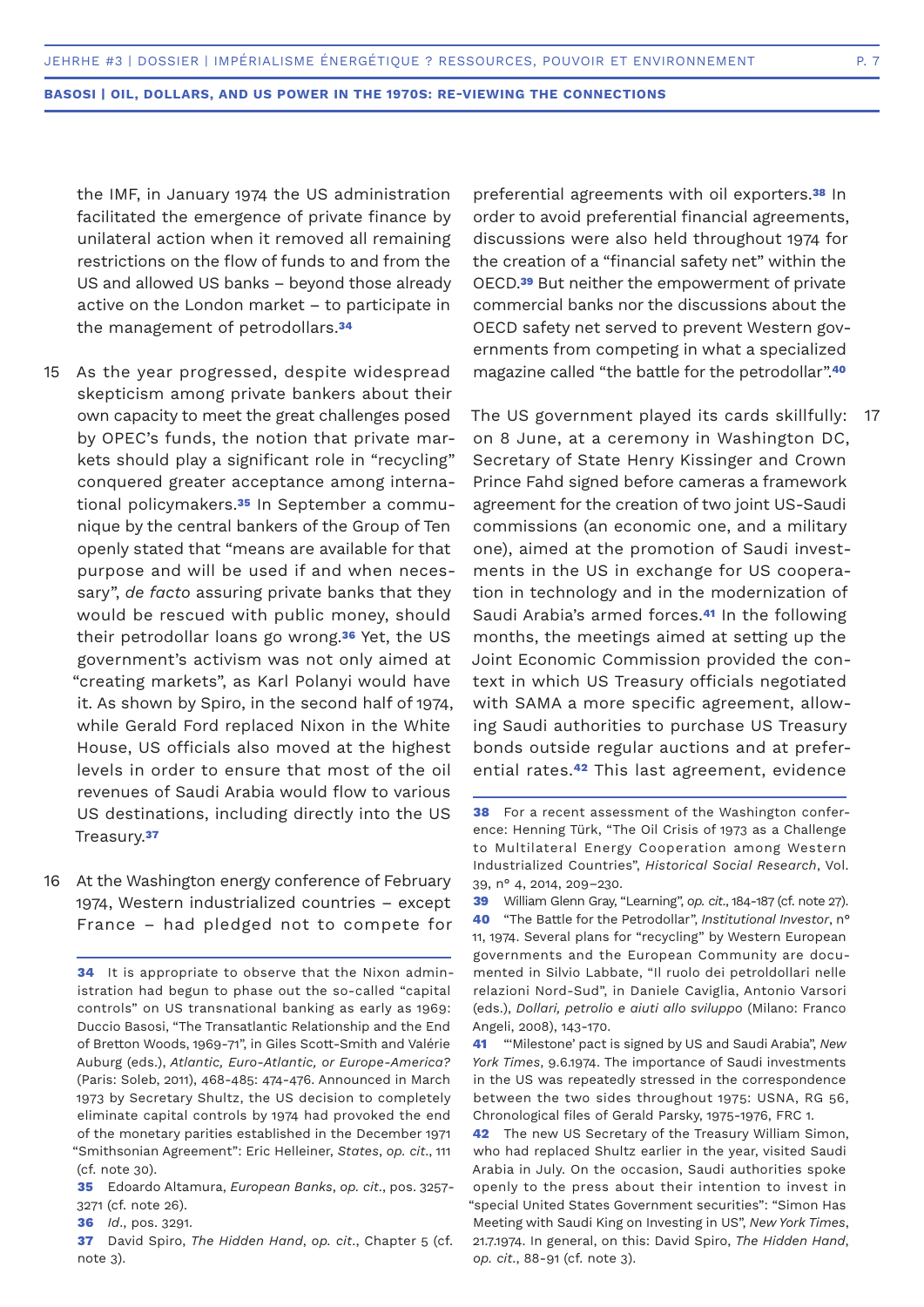of which was first uncovered by David Spiro's research in the 1990s, has achieved semi-mythical status over the years for the aurora of mystery that surrounded it (until 2016 the US Treasury grouped Saudi Arabia's holdings with those of other nations under the generic heading "oil exporters").**43** As declassified US sources now show, US Undersecretary of the Treasury Jack Bennett and the new SAMA Governor, Abd Al Aziz Qurayshi, finalized the so-called "addon arrangement" at the end of a lengthy negotiating session in Jidda on 11 and 12 December 1974, and Ambassador James Akins immediately notified Kissinger:

The Saudi governor accepted the proposal to have a new confidential relationship through the Federal Reserve with the treasury borrowing operation. When announcement of an issue is made, SAMA will be queried as to its interest in purchasing additional amounts of the same issue at the average price of the auction. Certificates for these additional amounts will be issued and probably deposited in one of the banks on deposit for SAMA. In the event that SAMA wishes to dispose of these issues ahead of their date of maturity for any reason, notification will be given Treasury at least two days ahead so that market forces can be evaluated and an offer made to SAMA if judged necessary to prevent disruption of the ordinary market in such issues.**<sup>44</sup>**

In light of such information, it is easier to understand both the overall context for Saudi investments in dollar-denominated assets, and the more specific rationale for Saudi investments in US Treasury bonds. During the negotiations that led to the arrangement, Saudi negotiators had consistently asked that the US guarantee 18

"confidentiality" on Saudi investments, while adjusting the tempo of the negotiations with that of the evolution of other openly "political" issues in US-Saudi relations: for example, it is easy to connect the telegram that the US embassy in Jidda had sent to the State Department on 28 august, stressing that SAMA's governor Ali Anwar was "somewhat negative on Treasury issues", with the one the embassy sent one week later, stressing that the "Saudis fear[ed] their oil money might end in Israel".**45** In general, the US ambassador to the kingdom expressed no doubt that the "decision to pick up special issue at any meaningful level [was] dependent on political factors".**46** After the conclusion of the negotiation, the "add-on arrangement" duly began to work in early 1975, with a first SAMA purchase of some 2.5\$ billion of Treasury issues through the Federal Reserve Bank of New York.**<sup>47</sup>**

# **DETOUR: WHY "PETRODOLLARS", BY THE WAY?**

Before returning to the political context of US-Saudi financial relations a short detour is required. As mentioned above, with oil prices increasing by 70% between 1970 and 1973, ideas and proposals for "recycling" had been circulating in banking and government circles well before the actual "oil shock".**<sup>48</sup>**

**<sup>43</sup>** Andrea Wong, "The Untold Story Behind Saudi Arabia's 41-Year U.S. Debt Secret", *Bloomberg*, 31.05.2016, available at https://www.bloomberg.com/news/features/2016-05-30/ the-untold-story-beh… (accessed 3 April 2019).

**<sup>44</sup>** Telegram from US Embassy Jidda (Akins) to Secretary of State, "SAMA agrees to purchase Treasury issues", 12.12.1974, confidential, in US National Archives, Archival databases online (henceforth AAD), https://aad.archives. gov/aad/createpdf?rid=270129&dt=2474&dl=1345.

**<sup>45</sup>** Respectively, US Embassy Jidda to State Department, "Governor Ali somewhat negative on Treasury issues", 28.08.1974, confidential; and US Embassy Jidda to State Department, "Saudis fear their oil money might end in Israel", 05.09.1974, secret. Both telegrams, and others on the negotiations, are in the AAD database online.

**<sup>46</sup>** US Embassy Jidda to State Department, "Governor Ali", *op. cit*. (cf. note 45).

**<sup>47</sup>** For the SAMA purchase see the February 1975 memorandum by Jack Bennett to Henry Kissinger, reproduced in David Spiro, *The Hidden Hand*, *op. cit*., 111-112 (cf. note 3). The overall budget deficit of the US government had been 6.3\$ billion in 1974, and would grow to 53\$ billion in 1975: Budget of the United States Government, Summary of receipts, outlays and surpluses of deficits 1789-2024, available at https://www.govinfo.gov/content/pkg/BUDGET-2020-TAB/ xls/BUDGET-2020-TAB… (accessed 6 April 2019).

**<sup>48</sup>** For early US reflections on "recycling", cf. note 18. A British government document on the same subject is Rothschild to Marshall, 12.12.1972, strictly confidential, in *Documents on British Policy Overseas, Series III, Volume IV, The Year of Europe: America, Europe and the Energy Crisis, 1972-74* (London: Routledge, 2006), doc. 6. On the rise of oil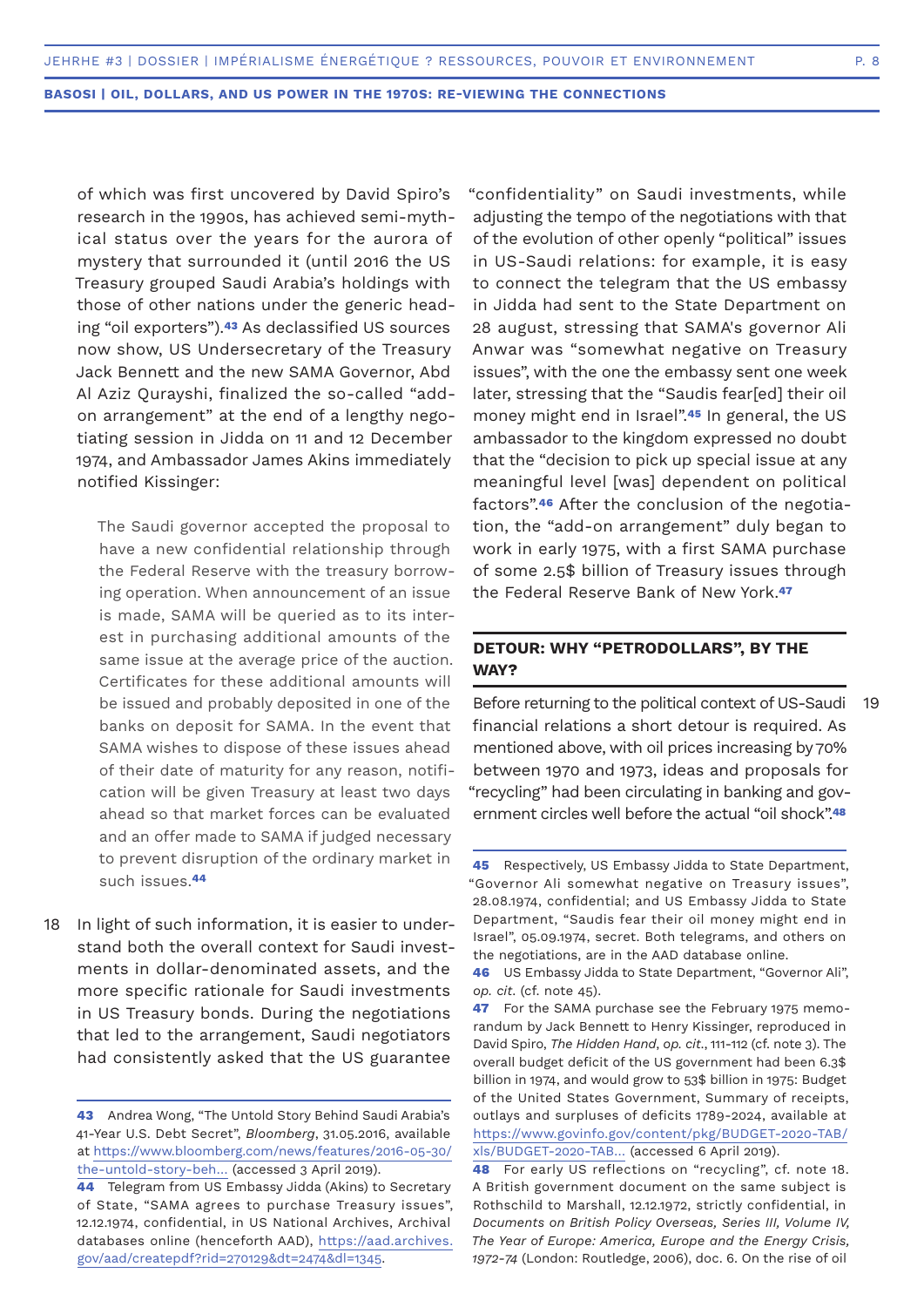The neologism "petrodollars" materialized quickly: the *New York Times* used it for the first time in September 1973 in a quote from a congressional testimony by the chairman of Lehman Brothers bank.**<sup>49</sup>** *Le Monde* used its French translation for the first time in November 1974, quoting from an interview with the Algerian Minister of Industry and Energy.**50** But it took some time for "petrodollars" to make their way next to other expressions as "oil earnings", "oil wealth" or "OPEC funds": beyond form and style, a good reason for this was that until 1974 the dollar did cover a large portion of international oil transactions (around 75%), but still left a good 20% to the British pound.**51** The latter lost ground as a petro-currency only in the two following years, falling to 11.8% of total transactions in 1975, and to a 6% in 1976, after ARAMCO – the Saudi-American Oil Company – at the end of 1974 decided not to accept it any longer as payment for its oil.**<sup>52</sup>**

- 20 In practice, what is usually considered as the starting point of most accounts of the dollar's post-Bretton Woods centrality – that oil was inertially priced and sold *only* in dollars – should be seen instead as one of the results of the complex international processes at work in the early 1970s.
- In the days following the announcement, the American refining companies that kept pound sterlings in reserve quickly discharged them, plunging the pound to deep lows.**53** From a lon-21

ger-term perspective, that was the moment at which the equation between "petrodollars" and "oil earnings" came to be a more precise one and when the oil-dollar link consolidated as a quasi-exclusive one.

Based on the available sources, the dynamics 22 that led to this important Saudi decision are not entirely clear. What is known is that Saudi Arabian authorities enjoined ARAMCO not to sell its oil in any other currency than the US dollar on the same days during which SAMA was finalizing the add-on arrangement with the US Treasury.**<sup>54</sup>** Of course, such striking coincidence of dates might be accidental: in the same period, the Saudi government was also discussing oil price indexation within OPEC, negotiating with US majors the complete takeover of ARAMCO, and hosting the British Chancellor of the Exchequer on an official visit to the kingdom.**55** US sources

**54** "Reported Rebuff", *New York Times*, *op. cit*. (cf. note 53). **55** "Les pays exportateurs de pétrole mettent au point l'indexation du prix du 'brut'", *Le Monde*, 13.12.1974; "Le refus saoudien d'accepter les paiements en sterling fait tomber la livre à son plus bas niveau depuis 1971", *Le Monde*, 13.12.1974. As concerns the coincidence with the visit to Saudi Arabia by the British Chancellor of the Exchequer, Denis Healey, it is interesting to note that his request to visit SAMA's offices in Jidda was turned down on grounds of logistical complications given by the high numbers of pilgrims directed to Mecca: memorandum of conversation, "Notes of a meeting held at the Ministry of Finance", 10.12.1974, confidential, UK National Archives, T, 277/2880. Ostensibly the same logistical complications did not apply to Jack Bennet, who was then in SAMA's offices to finalize the "add-on arrangement". The documents relative to the preparations for the Chancellor's visit are in UKNA, Records of the Prime Minister, 15/2018 and UKNA, T, 277/2881. These documents show that the pledge not to seek preferential treatment from oil producers was ignored also by the UK. Healey had come to Riyadh to try and attract Saudi oil revenues well equipped with old colonial paternalism as, according to British officials, the goal of the visit was ostensibly to "open Saudi eyes on the frightening prospects" facing the world economy: Mitchell to Principal Private Secretary, "Chancellor's visit to Saudi Arabia", 05.12.1974, confidential, UKNA, T, 277/2881. The Chancellor of the Exchequer received a very cold treatment by high Saudi dignitaries, who did not even reply to his appeals for "expanded financial cooperation". See various memoranda and memoranda of conversations in UKNA, T, 277/2880 and UKNA, T, 277/2881.

prices between 1970 and 1973 see Francesco Petrini, "Eight Squeezed Sisters. The Oil Majors and the Coming of the 1973 Oil Crisis", in Elisabetta Bini, Giuliano Garavini, Federico Romero (eds.), *Oil Shock*, *op. cit*., 89-114 (cf. note 23).

**<sup>49</sup>** "Congress Gest Plan to Protect Dollar and Oil Supply", *New York Times*, 7.9.1973.

**<sup>50</sup>** "'Il existe une convergence dans les préoccupations de la France et de l'Algérie pour établir un nouvel ordre économique mondial' nous déclare M. Abdesselam", *Le Monde*, 19.11.1974.

**<sup>51</sup>** Bank of England data on the pound's share in oil transactions for several years are cited in "Bank of England linking oil nations to pound drop", *New York Times*, 17.06.1976. **52** Data in *Ibid*.. Also: "M. Healey confirme que l'ARAMCO refuse le paiement en sterling", *Le Monde*, 14.12.1974. The pound would recover slightly in the latter art of the 1970s, as Britain became an oil exporter itself.

**<sup>53</sup>** "Reported Rebuff by Arabs drives pound to a low", *New York Times*, 11.12.1974; "La livre sterling est au plus bas", *Le Monde*, 12.12.1974; "Le refus saoudien d'accepter

les paiements en sterling fait tomber la livre à son plus bas niveau depuis 1971", *Le Monde*, 13.12.1974.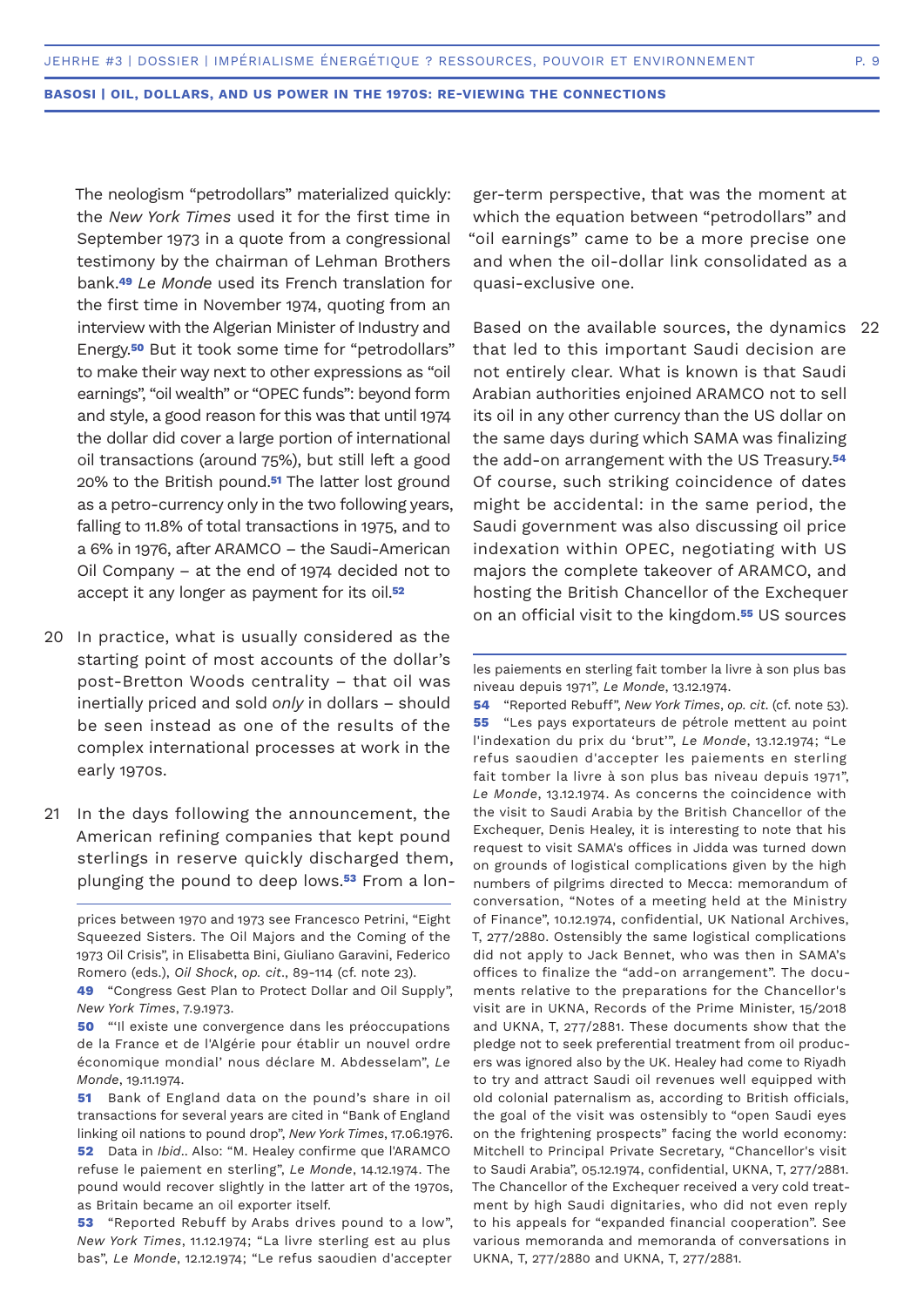indicate two alternative scenarios. On the one hand, in his telegram to Kissinger announcing the "add-on arrangement", US ambassador Akins wrote laconically that

[r]egarding yesterday's (dec 11) *surprise* decision to require sales of oil only in dollars, the governor [Al Qurayshi] said only that it had been unfortunate that the decision had become known while Chancellor of Exchequer was on visit to kingdom […]. No further explanation given of Saudi decision to leave sterling.**<sup>56</sup>**

23 On the other hand, Fred C. Bergsten, then serving as Assistant Secretary of the Treasury for International Affairs in the Carter administration, drew a different picture some years later – in late 1978 –, when he wrote to the Secretary of the Treasury Michael Blumenthal that

> *in response to US requests* the Saudis have held the line on oil prices and assured the US that they will not denominate oil sales in a currency other than the dollar and will not try to diversify dollar holdings into other currencies.**<sup>57</sup>**

Neither document allows a definitive inter-24 pretation: ambassador Akins might have been expressing his own surprise (and not necessarily that of the US negotiating team), while Bergsten had not been present in Jidda in 1974 and might have been writing with little knowledge of the facts.**58** But while the timing of the two Saudi decisions – on oil sales and petrodollar investments – could be merely coincidental, it is frankly hard to believe that either decision could be made without an appreciation of the general developments at work in US-Saudi relations.

# **SAUDI DECISIONS IN THE CONTEXT OF US-SAUDI RELATIONS**

In 1974 the accumulation of dollars was not a 25 self-evident blessing: the US currency had been devalued twice in the previous three years, and the future of the international monetary system was a hotly contested issue, particularly after the passing of the two resolutions of the United Nations General Assembly on the Establishment of a New International Economic Order and the unsuccessful conclusion of the works of the IMF's "Committee of Twenty", in May and June 1974 respectively.**59** Of course, in the aftermath of the Arab-Israeli war of 1973, the Arab "oil embargo" and OPEC's price hike, it is also hard to believe that the relations between Washington and Riyadh were business as usual.**60** In short, in that connection, Saudi investment and oilsales decisions should not be taken as foregone conclusions.

In order to show that Saudi Arabia's choices were 26at least in part politically motivated, David Spiro presented as a counterfactual the more diversified investments by Kuwait's Future Generation Fund, created in 1954 and endowed with a certain degree of independence from the Kuwaiti

**59** In previous years OPEC members had often justified raising oil prices with the need to recover the purchasing power that they lost with decreasing value of the US currency: Daniel Yergin, *The Prize. The Epic Quest for Oil, Money and Power* (New York: Touchstone, 1991), 624. After the start of floating rates, Arab governments had divested from the dollar into gold at least once on a significant scale: "Dollar off again; Gold price rises on free market", *New York Times*, 7 May 1973. While not divesting from the dollar such, at the end of 1973, in the context of the "oil embargo", the New York Times reported that "Arab states were stepping up their economic offensive against the United States by withdrawing funds from American banks": "Arabs cut funds at banks of US", *New York Times*, 7.12.1973. On the interplay between the negotiations on the reform of the international monetary system in the IMF's Committee of Twenty and the parallel quest of the Third World for a New International Economic Order, see Giuliano Garavini, *After the Empires. European Integration, Decolonization, and the Challenge from the Global South 1957-1986* (Oxford: Oxford University Press, 2012).

**60** On US-Saudi relations before the 1970s: Robert Vitalis, *America's Kingdom. Mythmaking on the Saudi Oil Frontier*  (London: Verso, 2007).

**<sup>56</sup>** US Embassy Jidda to Secretary of State, "SAMA agrees", *op. cit*. (cf. note 44), emphasis added.

**<sup>57</sup>** Assistant Secretary of the Treasury Fred Bergsten to Secretary Michael Blumenthal,"Briefing for dinner hosted by Saudi Ambassador", 17.12.1978, USNA, RG 56, Bergsten Files, FRC 2, bp-4, Briefing memos, emphasis added.

**<sup>58</sup>** On petrodollars and the Carter administration: David Spiro, *The Hidden Hand*, *op. cit*., 116-126 (cf. note 3).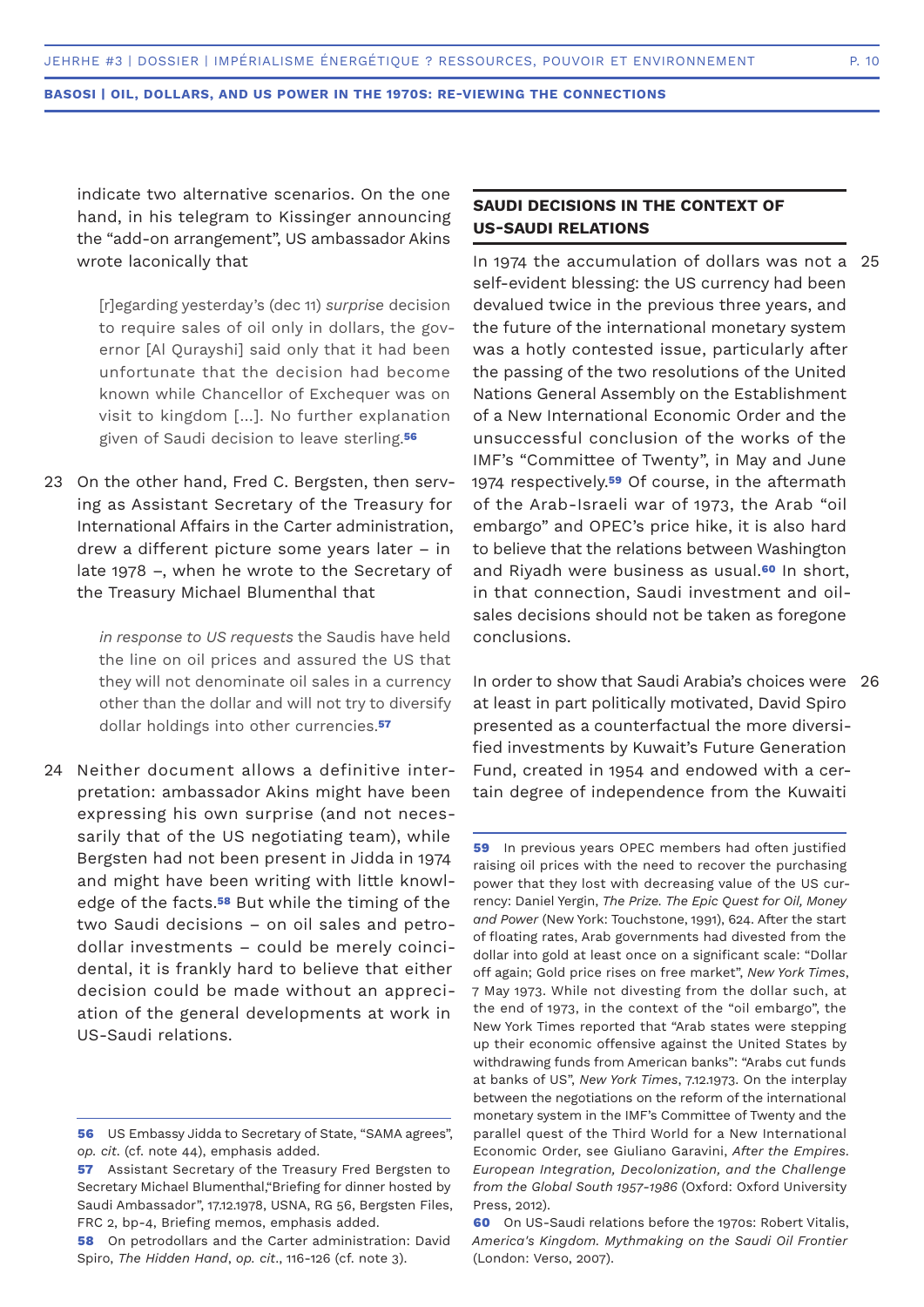central bank and Finance ministry.**61** Banafe and McLeod have written that Spiro's work "is useful when he stops seeing American exploitation of its dominant position behind what was simply the most practical way of resolving the problem" of managing SAMA's abruptly increased wealth.**<sup>62</sup>** But if we are to trust their account of SAMA's original preferences quoted above – an IMF-led recycling scheme with an executive directorship in the organization, had they not run against US opposition –, the two authors seem to fall in a quite patent contradiction.**<sup>63</sup>**

- Indeed, Saudi choices seemed rather "political" 27 to qualified US observers: in June 1977, Alan Greenspan, who had just stepped down from his role as chairman of the Council of Economic Advisers in the Ford administration, told Carter's Treasury Secretary that he "would not worry" about the possibility that OPEC divest from a weak dollar, since "the Iranians and the Saudis are non-market decision-makers".**64** In that connection, it is often noted that by the mid-1970s Saudi Arabia became a major importer of US military equipment, for amounts that jumped from 305\$ million in 1972 to 5\$ billion in 1975.**<sup>65</sup>** It also appears likely that the launching of the Joint Military Commission by Kissinger and Fahd in 1974 was the symbol of an implicit US extension of "protection" to the kingdom.**<sup>66</sup>**
- 28 Yet, if US-Saudi relations in the mid-1970s eventually ended up in a *quid pro quo* agreeable both to Washington and to Riyadh, the road to reach it was not a linear one. As historian Charles Tilly

**63** Cf. note 31.

**64** Memorandum of conversation (Blumenthal, Greenspan), "Review of the economy", 21.07.1977, Jimmy Carter Presidential Library, CEA, Schultze, Box 20.

would have it, US "protection" came with "two contrasting tones".**67** In the same months when Washington and Riyadh enhanced their military cooperation, the US government also addressed two discernible kinds of threats against Saudi Arabia and the other oil-exporting countries on the western shore of the Gulf. The first came through the public comments of high-ranking officials which more or less openly threatened the use of force against the oil exporters. In particular, during a television interview in the months of the "embargo", Defense Secretary James Schlesinger declared that

the independent powers of sovereign states should not be used in such a way as would cripple the larger mass of the industrialized world. That is running too high a risk, and it is a source of danger, I think, not only from our standpoint but from the standpoint of the oil-producing nations.**<sup>68</sup>**

In September 1974, with the "embargo" over but 29oil prices still high, President Ford and Secretary of State Henry Kissinger delivered two speeches very critical of oil producers, and an unnamed "senior Administration official" was reported as saying that "some form of military action could not be ruled out": Schlesinger's following reassurance that the US "was not contemplating military action against the oil-producing countries in the Middle East" only made the military

**68** Schlesinger TV interview, cited in "A word to Arabs – 'Risk' – is kicking up a storm", *New York Times*, 9.1.1974.

**<sup>61</sup>** David Spiro, *The Hidden Hand*, *op. cit*., 60 and 113 (cf. note 3).

**<sup>62</sup>** Ahmed Banafe and Rory McLeod, *The Saudi Arabian*, *op. cit*., 75 (cf. note 20).

**<sup>65</sup>** Data cited in Rachel Bronson, *Thicker than Oil. America's Uneasy Partnership with Saudi Arabia* (New York: Oxford University Press, 2006), 127. In the late 1970s and early 1980s, Saudi Arabia began massive purchases of US advanced weapon systems: Nicholas Laham, *Selling AWACS to Saudi Arabia* (Westport: Praeger, 2002).

**<sup>66</sup>** See Andrew Scott Cooper, *The Oil Kings*, *op. cit.*, 158 (cf. note 25).

**<sup>67</sup>** According to Tilly, "With one tone, 'protection' calls up images of the shelter against danger provided by a powerful friend, a large insurance policy, or a sturdy roof. With the other, it evokes the racket in which a local strong man forces merchants to pay tribute in order to avoid damage – damage the strong man himself threatens to deliver": Charles Tilly, "War Making and State Making as Organized Crime", in Peter Evans, Dietrich Rueschemeyer and Theda Skocpol (eds.), *Bringing the State Back In* (Cambridge UK: Cambridge University Press, 1985), 169-187: 170. There is reason to doubt that King Faisal eventually felt as if he was being exacted a tribute. As concerns Saudi society at large, Rosie Bsheer has documented instead the existence of an active opposition to Faisal's rule and Saudi Arabia's foreign policy alignment to the US at least throughout the 1960s: Rosie Bsheer, "A Counter-revolutionary state: Popular movements and the making of Saudi Arabia", *Past & Present*, Vol. 238, n° 1, 2018, 233-277.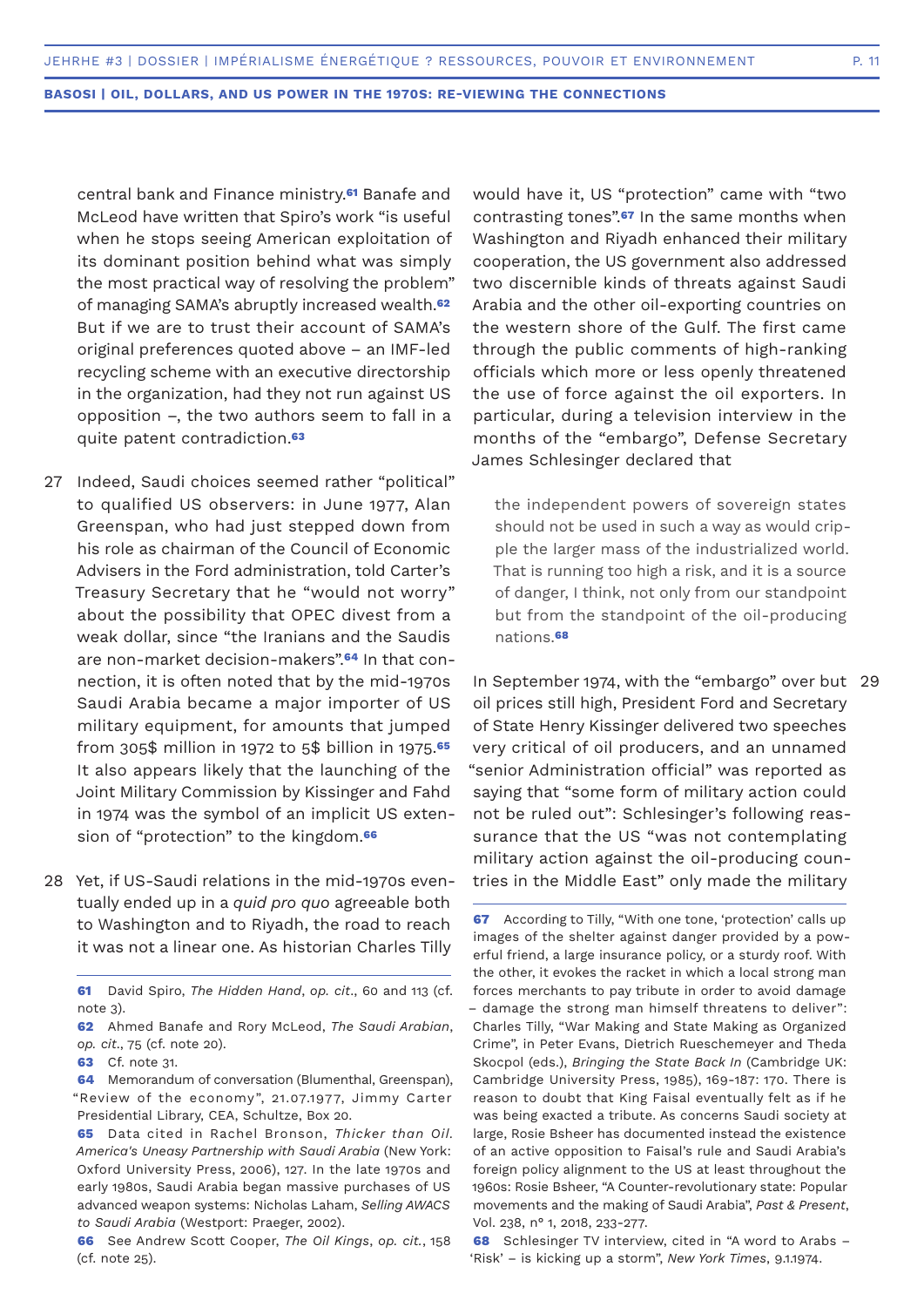threat more present to the readers (as students of George Lakoff's invitation "not to think about an elephant" know very well).**<sup>69</sup>**

- 30 A second form of threat remained in place well into 1975. As documented by Andrew Scott Cooper, Iran's military buildup – again with US weapons – assumed objectively ominous features from the Saudi perspective, also in consideration of the fact that Kissinger did not dislike generating some uncertainty for the Saudis on the matter.**70** At any rate, US records more than once reported about the bitter complaints by Saudi diplomats, convinced that the US was using Iran to threaten Saudi territorial integrity and security.**<sup>71</sup>**
- All of this should indeed be taken with cau-31 tion. In the first place, US troops' morale and will to fight in the wake of Vietnam was not at its highest, nor did Congress look particularly enthusiastic about launching another major war in those days.**72** Secondly, the possibility of an intervention, or even a US green light to an Iranian operation, had to be weighed against the possibility of a reaction by Moscow, only months after the quasi-showdown of October 1973.**73** Yet, even if it were only a bluff, it appears that Saudi

**69** "No war over oil, Schlesinger says", *New York Times*, 26.9.1974. There is some evidence that the US government was actually making contingency plans for military operations in the Arabian Peninsula. On the one hand, historian Andrew Scott Cooper has highlighted that in the summer of 1973 the US army held massive military exercises in the Mojave desert in southern California: Andrew Scott Cooper, *The Oil Kings*, *op. cit*., 107-108 and 130 (cf. note 25). On the other, recently declassified British diplomatic documents indicate that Secretary Schlesinger told British interlocutors of US military contingency planning for intervention in the Gulf during a meeting in January 1974: Thomas Robb, "The Power of Oil: Edward Heath, the 'Year of Europe' and the Anglo-American 'Special Relationship'", *Contemporary British History*, Vol. 26, n° 1, 2012, 73–96: 80.

- **70** Andrew Scott Cooper, *The Oil Kings*, *op. cit*., 150-255 (cf. note 25).
- **71** Id., 274-275. On US-Iranian relations in the 1970s, also see Roham Alvandi, *Nixon, Kissinger, and the Shah* (Oxford: Oxford University Press, 2014), chapter 3.
- **72** See Andrew Scott Cooper, *The Oil Kings*, *op. cit*., 107-108 (cf. note 25).
- **73** On this: Geraint Hughes, "Britain, The Transatlantic Alliance, and the Arab–Israeli War of 1973", *Journal of Cold War Studies*, Vol. 10, n° 2, 2008, 3-40.

authorities took it seriously: in January 1974, the *New York Times* cited several sources reporting about Riyadh's authorities having "wired their oilfields with explosives that would be detonated in case of an attack by American forces".**<sup>74</sup>** Even Banafe and McLeod have written that, in the wake of the price hike and "oil embargo", "King Faysal ordered Prince (later King) Abdullah to reinforce the National Guard's protection of the oilfields with orders to destroy the facilities if the Americans attacked".**75** Most interestingly, according to the two authors,

[t]he alternative to occupying the Saudi oilfields was for both sides to manage the consequences of the high oil price. Saudi Arabia took the initiative in responding to the crisis and SAMA played a pivotal role in shaping that response. […] The foreign reserves would be recycled back to the West, and particularly to New York, for investment in US banks and Treasury bonds to help finance the balance of payments deficits that the oil price hike had produced.**<sup>76</sup>**

All in all, this appears to be another strong 32 proviso to their claim that US-Saudi financial arrangements were only "the most practical solution" to SAMA's accumulation of petrodollars.

# **CONCLUSIONS**

The analysis carried out above leads to a set of 33conclusions. First, "market logic" was more a discursive justification for, than the actual driver of, the process of creation and allocation of petrodollars, at least if "market logic" is considered as inherently opposed to "power logic". Secondly, there does not appear to be sufficient evidence to support the claim that the entire process followed from a machination of the Nixon-Kissinger duo. Third, the US government was extremely

**<sup>74</sup>** "Kuwait threatens oilfield destruction should the US step in", *New York Times*, 10.1.1974 (while the title mentions only Kuwait, the article's text also referred to Saudi Arabia). **75** Ahmed Banafe and Rory McLeod, *The Saudi Arabian*, *op. cit*., 50 (cf. note 20).

**<sup>76</sup>** *Ibid*.. As in the case the account of SAMA's investment preferences, no specific source is cited as basis for such a conclusion.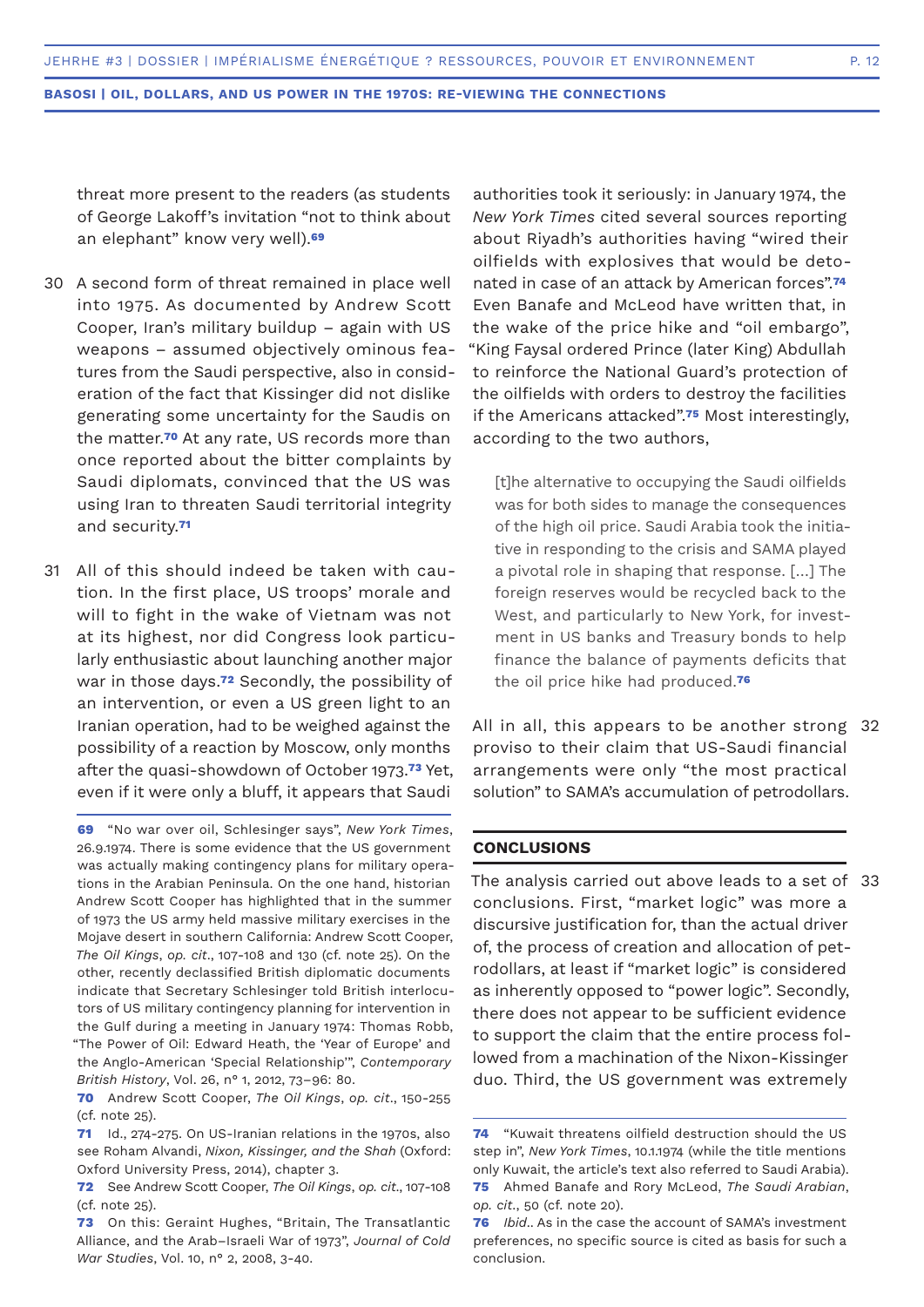active throughout 1974 on the petrodollar front. Of course, in the following months and years, all other actors – some easily, some grudgingly – adapted to the realities that US unilateral moves and US-Saudi bilateral relations had helped to shape: in November 1975, at a summit in the castle of Rambouillet, the heads of state and government of the six largest Western economies ratified the changes that had occurred in the international monetary and financial system since 1971.**77** And in April 1978 the second amendment to the IMF's charter marked the formal beginning of a pure dollar standard.**78** But the eventual acceptance of the changes by other actors does not automatically imply the "naturality" of the process itself.

34 In particular, as far as the Saudi role as a large investor of petrodollars in the US was concerned, the precise weight of US actions on Riyadh's

decisions would need to be investigated further through Saudi sources, which are currently unavailable. What seems difficult to believe is that US actions did not weight at all, also in consideration of the fact that those who hold such a view often fall in contradiction in their own terms. While conclusive evidence is still lacking, it appears likely that Saudi choices were shaped by US diplomatic *démarches* and economic inducements, as well as by US offers of an ambivalent military "protection". Thus, if such indications are correct, the renewal and transformation of US power in the 1970s – to the extent that it depended on petrodollars – should not be considered the result of mere "fortune", but of the active deployment of US power itself.

**<sup>77</sup>** Emmanuel Mourlon-Druol and Federico Romero (eds.), *International Summitry and Global Governance: the Rise of the G7 and the European Council, 1974-1991* (London: Routledge, 2014).

**<sup>78</sup>** Margaret Garritsen De Vries, *The International Monetary Fund, 1972-1978: Cooperation on Trial, Vol. 1* (Washington DC: IMF, 1985). Incidentally, in the same 1978 Saudi Arabia was granted an executive directorship in the IMF.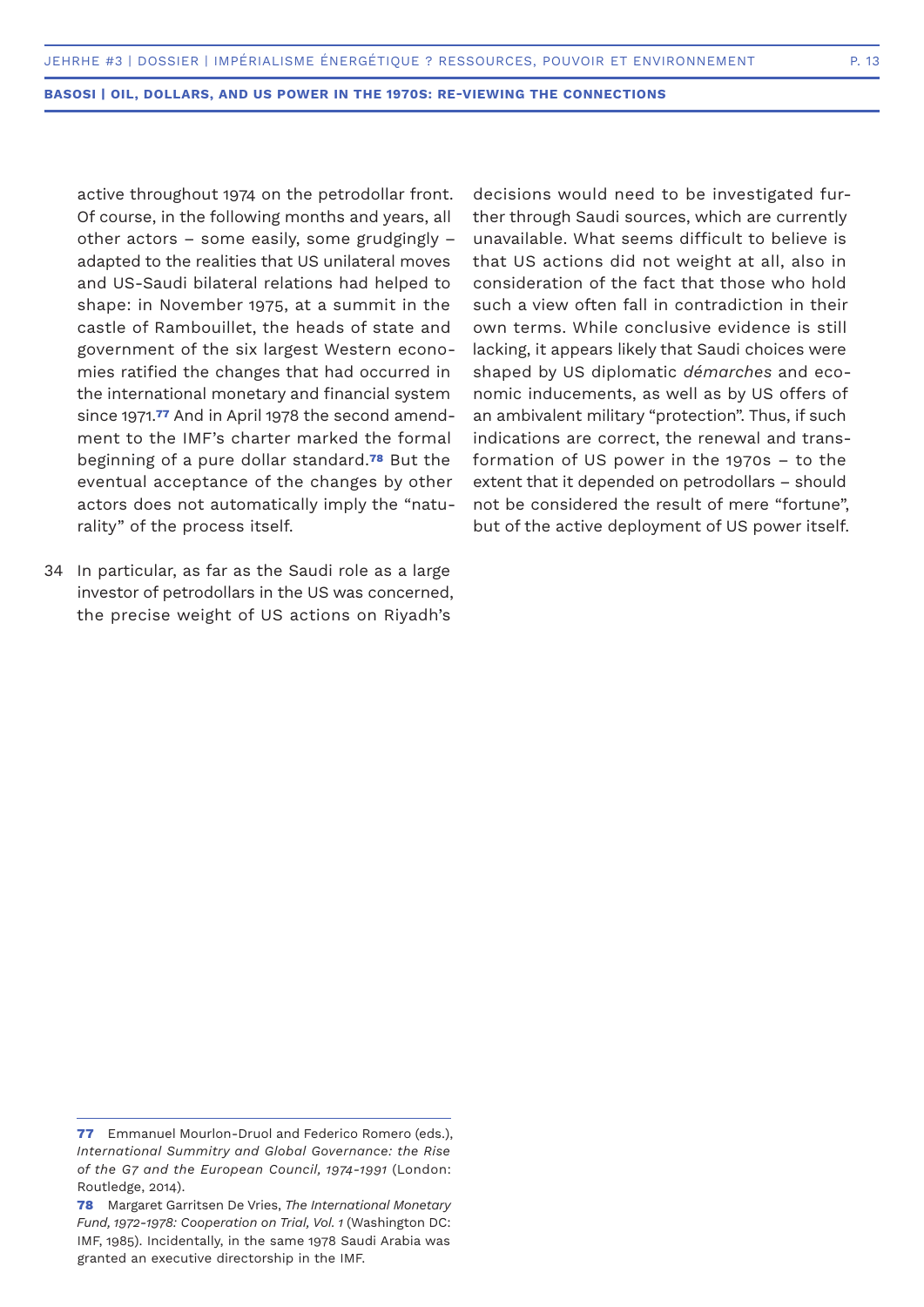# **Bibliographie**

# **Aliber Robert**

*The International Monetary Game* (New York: Basic Books, 1987)

#### **Altamura Edoardo**

*European Banks and the Rise of International Finance. The Post-Bretton Woods Era* (London: Routledge, 2016)

# **Alvandi Roham**

*Nixon, Kissinger, and the Shah* (Oxford: Oxford University Press, 2014)

#### **Arrighi Giovanni**

"The world economy and t*he Cold War, 1970–1990", in* Melvyn Leffler and Odd Arne Westad (eds.), *The Cambridge History of the Cold War, vol. 3: Endings* (Cambridge UK: Cambridge University Press, 2011), 23-44

#### **Banafe Ahmed, McLeod Rory**

*The Saudi Arabian Monetary Agency, 1952-2016 Central Bank of Oil*  (London: Palgrave MacMillan, 2017)

# **Basosi Duccio**

"The Transatlantic Relationship and the End of Bretton Woods, 1969-71", *in* Giles Scott-Smith and Valérie Auburg (eds.), *Atlantic, Euro-Atlantic, or Europe-America?* (Paris: Soleb, 2011), 468-485

### **Bini Elisabetta, Garavini Giuliano, Romero Federico (eds.)**

*Oil Shock: The 1973 Crisis and its Economic Legacy* (London: IB Tauris, 2016)

# **Brands Hal**

*Making the Unipolar Moment. US Foreign Policy and the Rise of the Post-Cold War Order* (Ithaca: Cornell University Press, 2016

#### **Bronson Rachel**

*Thicker than Oil. America's Uneasy Partnership with Saudi Arabia (*New York: Oxford University Press, 2006)

### **Bsheer Rosie**

"A Counter-revolutionary state: Popular movements and the making of Saudi Arabia", *Past & Present*, Vol. 238, n° 1, 2018, 233-277

#### **De Vries Margaret Garritsen**

*The International Monetary Fund, 1972-1978: Cooperation on Trial, Vol. 1* (Washington DC: IMF, 1985)

# **Dietrich Christopher**

*Oil Revolution. Anticolonial Elites, Sovereign Rights, and the Economic Culture of Decolonization*  (Cambridge UK: Cambridge University Press, 2017)

*Documents on British Policy Overseas, Series III, Volume IV, The Year of Europe: America, Europe and the Energy Crisis, 1972-74* (London: Routledge, 2006)

#### **Doran Christopher**

*Making the World safe for Capitalism. How Iraq Threatened the US Economic Empire and had to be Destroyed* (London: Pluto Press, 2012)

#### **Eichengreen Barry**

*Exorbitant Privilege: The Rise and Fall of the Dollar* (Oxford: Oxford University Press, 2011)

### **Frieden Jeffry**

*Global Capitalism. Its Rise and Fall in the Twentieth Century* (New York: W.W. Norton, 2006)

# **Garavini Giuliano**

*After the Empires. European Integration, Decolonization, and the Challenge from the Global South 1957-1986* (Oxford: Oxford University Press, 2012)

### **Garavini Giuliano**

*The Rise and Fall of OPEC in the Twentieth Century* (Oxford: Oxford University Press, 2019)

# **Glenn Gray William**

"Learning to Recycle", *in* Elisabetta Bini, Giuliano Garavini, Federico Romero (eds.), *Oil Shock: The 1973 Crisis and its Economic Legacy* (London: IB Tauris, 2016), 172-197

#### **Gowan Peter**

*The Global Gamble. Washington's Faustian Bid for World Dominance* (London: Verso, 1999)

### **Harvey David**

*The New Imperialism* (Oxford: Oxford University Press, 2003)

#### **Helleiner Eric**

*States and the Reemergence of Global Finance. From Bretton Woods to the 1990s* (Ithaca: Cornell University press, 1994)

#### **Hughes Geraint**

"Britain, The Transatlantic Alliance, and the Arab–Israeli War of 1973", *Journal of Cold War Studies*, Vol. 10, n° 2, 2008, 3-40

#### **IMF**

*Annual Report 1983* (Washington DC: IMF, 1983)

#### **James Harold**

*International Monetary Cooperation Since Bretton Woods* (Washington, DC: IMF, 1996)

#### **Kapstein Ethan**

*Governing the Global Economy. International Finance and the State*  (Cambridge USA: Harvard University Press, 1994)

# **Labbate Silvio**

"Il ruolo dei petroldollari nelle relazioni Nord-Sud", *in* Daniele Caviglia, Antonio Varsori (eds.), *Dollari, petrolio e aiuti allo sviluppo* (Milano: Franco Angeli, 2008), 143-170

#### **Laham Nicholas**

*Selling AWACS to Saudi Arabia* (Westport: Praeger, 2002)